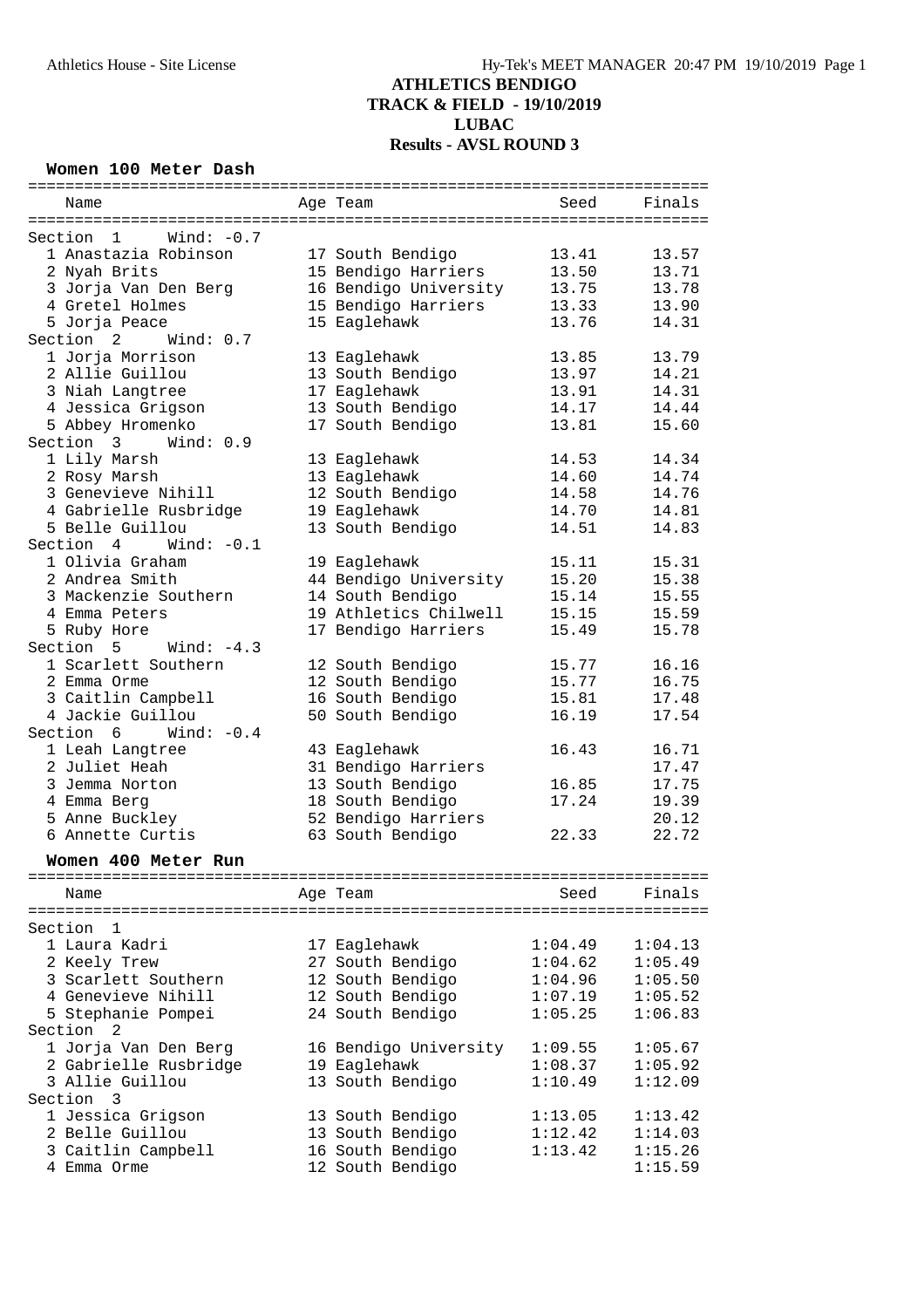# **....Women 400 Meter Run**

| Section<br>4               |                     |         |          |
|----------------------------|---------------------|---------|----------|
| 1 Tiffany Bussem Jorgensen | 18 Bendigo Harriers | 1:14.01 | 1:09.10  |
| 2 Isabel Nihill            | 16 South Bendigo    |         | 1:16.07  |
| 3 Lily Marsh               | 13 Eaglehawk        |         | 1:16.39  |
| 4 Mackenzie Southern       | 14 South Bendigo    | 1:15.70 | 1:17.25  |
| 5 Rosy Marsh               | 13 Eaglehawk        | 1:14.00 | 1:18.46  |
| 6 Zahli Drummond           | 17 Unattached       |         | X1:19.46 |
| Section 5                  |                     |         |          |
| 1 Juliet Heah              | 31 Bendigo Harriers | 1:22.90 | 1:17.85  |
| 2 Sandra Kadri             | 49 Eaglehawk        | 1:26.86 | 1:23.72  |
| 3 Jackie Guillou           | 50 South Bendigo    | 1:25.09 | 1:24.11  |
| 4 Anne Buckley             | 52 Bendigo Harriers | 1:20.99 | 1:26.02  |
| 5 Kylie Campbell           | 43 South Bendigo    | 1:43.27 | 1:46.37  |
| Men 100 Meter Dash         |                     |         |          |
| Name                       | Age Team            | Seed    | Finals   |
|                            |                     |         |          |
| Section 1<br>Wind: 0.1     |                     |         |          |
| 1 Kenan Seebah             | 16 Eaglehawk        | 11.83   | 11.81    |
| 2 Angus McKindlay          | 16 Eaglehawk        | 11.83   | 11.89    |
| 3 James Bentley            | 15 Eaglehawk        | 11.84   | 12.07    |
| 4 Lachlan Start            | 19 Eaglehawk        | 12.11   | 12.62    |
| Section 2<br>Wind: $-2.0$  |                     |         |          |
| 1 Luke Matthews            | 38 Bendigo Harriers | 12.35   | 12.51    |
| 2 Oliver Muggleton         | 17 South Bendigo    | 12.23   | 12.53    |
| 3 Darcy Langdon            | 15 Unattached       |         | X12.71   |
| 4 David Chisholm           | 51 Eaglehawk        | 12.91   | 13.07    |
| Section 3<br>Wind: $-0.5$  |                     |         |          |
| 1 Sam Storer               | 27 Unattached       | 13.33   | X13.20   |
| 2 %Timothy Sullivan T38    | 44 Eaglehawk        | 13.27   | 13.38    |
| 3 Antony Langdon           | 51 Eaglehawk        | 13.39   | 13.53    |
| 4 Neil Shaw                | 46 Bendigo Harriers | 13.49   | 13.75    |
| 5 Brody Shaw               | 14 Bendigo Harriers | 13.47   | 14.51    |
| Section 4<br>Wind: $-1.7$  |                     |         |          |
| 1 Mitchell O'Neill         | 17 Eaglehawk        |         | 13.14    |
| 2 Lachlan Carr             | 23 Unattached       | 13.73   | X13.37   |
| 3 Nicholas Alexander       | 15 South Bendigo    | 13.70   | 13.60    |
| 4 Peter Curtis             | 25 South Bendigo    | 13.75   | 13.75    |
| 5 Christopher Kadri        | 50 Eaglehawk        | 13.85   | 13.86    |
| 6 Terry Hicks              | 65 Eaglehawk        | 13.87   | 14.47    |
| 7 Kyle Hilson<br>Section   | 22 South Bendigo    | 13.63   | 15.10    |
| 5<br>Wind: $-0.4$          |                     |         |          |
| 1 Keenan Seymour           | 12 South Bendigo    | 13.99   | 13.72    |
| 2 Peter Clarke             | 48 Bendigo Harriers |         | 13.96    |
| 3 Geoff Jordan             | 50 Bendigo Harriers | 14.30   | 14.32    |
| 4 Eric Baker               | 57 Bendigo Harriers | 15.12   | 14.77    |
| 5 Leigh Browell            | 45 South Bendigo    | 14.60   | 15.40    |
| 6 Logan Hromenko           | 14 South Bendigo    | 14.57   | 15.42    |
| 7 Connor Clarke            | 14 Bendigo Harriers |         | 16.29    |
| 8 Kyal Riordan             | 12 Unattached       |         | X16.44   |
| 9 Stephen Ryan             | 63 Eaglehawk        | 17.36   | 19.42    |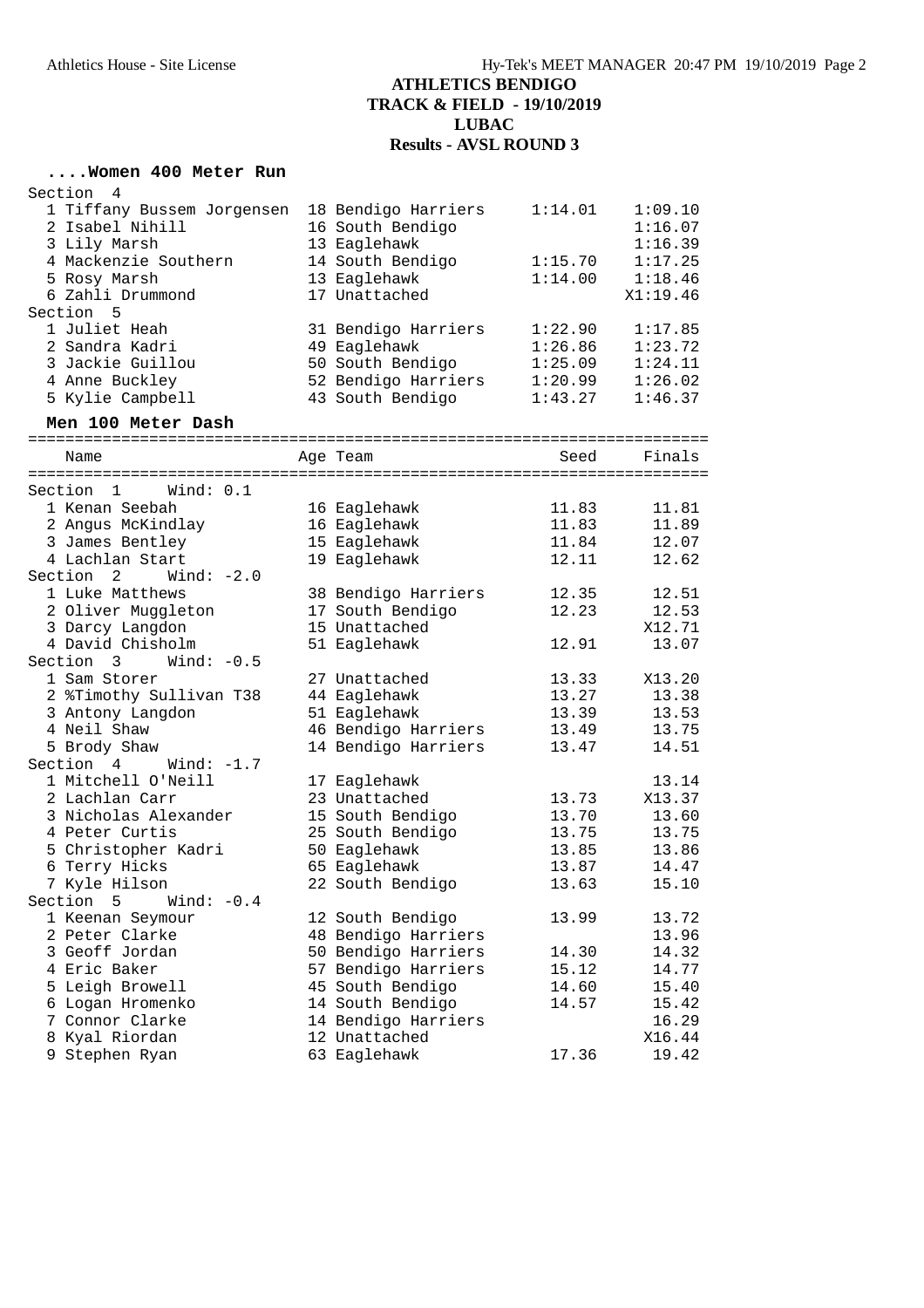#### **Men 400 Meter Run**

|                      | Name                                            |  | Age Team               | Seed    | Finals   |  |  |
|----------------------|-------------------------------------------------|--|------------------------|---------|----------|--|--|
|                      |                                                 |  |                        |         |          |  |  |
|                      | Section<br>1                                    |  |                        |         |          |  |  |
|                      | 1 Jake Hilson                                   |  | 20 South Bendigo       | 52.65   | 51.07    |  |  |
|                      | 2 James Bentley                                 |  | 15 Eaglehawk           | 52.57   | 51.29    |  |  |
|                      | 3 Oliver Muggleton                              |  | 17 South Bendigo       | 55.57   | 55.01    |  |  |
|                      | 4 Luke Matthews                                 |  | 38 Bendigo Harriers    | 56.75   | 57.50    |  |  |
|                      | 2<br>Section                                    |  |                        |         |          |  |  |
|                      | 1 Zackery Tickell                               |  | 14 South Bendigo       | 59.12   | 58.29    |  |  |
|                      | 2 Matthew Schepisi                              |  | 36 Melbourne Uni       |         | 1:00.13  |  |  |
|                      | 3 Nicholas Alexander                            |  | 15 South Bendigo       | 1:02.91 | 1:00.35  |  |  |
|                      | 4 David Chisholm                                |  | 51 Eaglehawk           | 59.29   | 1:01.24  |  |  |
|                      | 5 Gretel Holmes                                 |  | 15 Bendigo Harriers    | 1:01.13 | 1:02.39  |  |  |
|                      | 6 Gregory Hilson                                |  | 50 South Bendigo       | 1:02.10 | 1:06.00  |  |  |
|                      | Section<br>3                                    |  |                        |         |          |  |  |
|                      | 1 Bernard Nihill                                |  | 14 South Bendigo       |         | 1:05.04  |  |  |
|                      | 2 Terry Hicks                                   |  | 65 Eaglehawk           | 1:01.74 | 1:06.15  |  |  |
|                      | 3 Peter Clarke                                  |  | 48 Bendigo Harriers    |         | 1:06.81  |  |  |
|                      | 4 Leigh Browell                                 |  | 45 South Bendigo       | 1:06.89 | 1:11.08  |  |  |
|                      | 5 Eric Baker                                    |  | 57 Bendigo Harriers    | 1:08.61 | 1:17.87  |  |  |
|                      | Section 4                                       |  |                        |         |          |  |  |
|                      | 1 Christopher Kadri                             |  | 50 Eaglehawk           |         | 1:13.53  |  |  |
|                      | 2 David Lonsdale                                |  | 51 Bendigo University  |         | 1:14.62  |  |  |
|                      | 3 Geoff Shaw                                    |  | 71 Bendigo Harriers    | 1:15.02 | 1:15.44  |  |  |
|                      | 4 Joel Riordan                                  |  | 10 Unattached          |         | X1:17.49 |  |  |
|                      | 5 Kyal Riordan                                  |  | 12 Unattached          |         | X1:25.31 |  |  |
|                      | 6 Connor Clarke                                 |  | 14 Bendigo Harriers    |         | 1:25.60  |  |  |
|                      | 7 Kevin Shanahan                                |  |                        | 1:30.39 |          |  |  |
|                      |                                                 |  | 63 Eaglehawk           |         | 1:26.88  |  |  |
| Mixed 1500 Meter Run |                                                 |  |                        |         |          |  |  |
|                      |                                                 |  |                        |         |          |  |  |
|                      |                                                 |  |                        |         |          |  |  |
|                      | Name                                            |  | Age Team               | Seed    | Finals   |  |  |
|                      |                                                 |  |                        |         |          |  |  |
|                      | Section<br>1                                    |  |                        |         |          |  |  |
|                      | 1 Matthew Schepisi                              |  | M36 Melbourne Uni      | 4:25.50 | 4:30.96  |  |  |
|                      | 2 Mitchell O'Neill                              |  | M17 Eaglehawk          | 4:33.04 | 4:46.77  |  |  |
|                      | 3 Taine Lang                                    |  | M16 Bendigo Harriers   |         | 4:50.23  |  |  |
|                      | 4 Craig Green                                   |  | M52 Bendigo University | 4:54.01 | 4:54.36  |  |  |
|                      | 5 Mychael Baker                                 |  | M23 Bendigo Harriers   | 5:06.09 | 4:59.10  |  |  |
|                      | 6 Tullie Rowe                                   |  | W15 Bendigo University | 5:20.50 | 5:09.00  |  |  |
|                      | 7 Lachlan Carr                                  |  | M23 Unattached         | 5:06.67 | X5:20.48 |  |  |
|                      | 8 David Lonsdale                                |  | M51 Bendigo University | 5:25.63 | 5:28.01  |  |  |
|                      | 9 Aaron Norton                                  |  | M40 South Bendigo      | 5:20.31 | 5:56.12  |  |  |
|                      | 10 Leigh Browell                                |  |                        | 5:18.16 |          |  |  |
|                      | Section <sub>2</sub>                            |  | M45 South Bendigo      |         | 6:09.90  |  |  |
|                      | 1 Bernard Nihill                                |  |                        |         |          |  |  |
|                      |                                                 |  | M14 South Bendigo      |         | 4:56.82  |  |  |
|                      | 2 Joel Riordan                                  |  | M10 Unattached         |         | X5:30.73 |  |  |
|                      | 3 Phoebe Lonsdale                               |  | W14 Bendigo University | 5:30.93 | 5:32.82  |  |  |
|                      | 4 Tiffany Bussem Jorgensen W18 Bendigo Harriers |  |                        | 5:40.26 | 5:33.24  |  |  |
|                      | 5 Caitlin Campbell                              |  | W16 South Bendigo      | 5:37.42 | 5:34.35  |  |  |
|                      | 6 Gabrielle Rusbridge                           |  | W19 Eaglehawk          | 5:38.17 | 5:34.90  |  |  |
|                      | 7 Zahli Drummond                                |  | W17 Unattached         |         | X5:46.30 |  |  |
|                      | 8 Eric Baker                                    |  | M57 Bendigo Harriers   | 5:39.80 | 5:54.79  |  |  |
|                      | 9 Gregory Hilson                                |  | M50 South Bendigo      | 5:35.97 | 6:02.99  |  |  |
|                      | 10 Anne Buckley                                 |  | W52 Bendigo Harriers   | 5:43.98 | 6:03.37  |  |  |
|                      | 11 Mia Anthony                                  |  | W15 South Bendigo      |         | 6:24.15  |  |  |
|                      | Section<br>3<br>1 Lewis Lonsdale                |  | M12 Unattached         | 6:07.14 | X5:51.23 |  |  |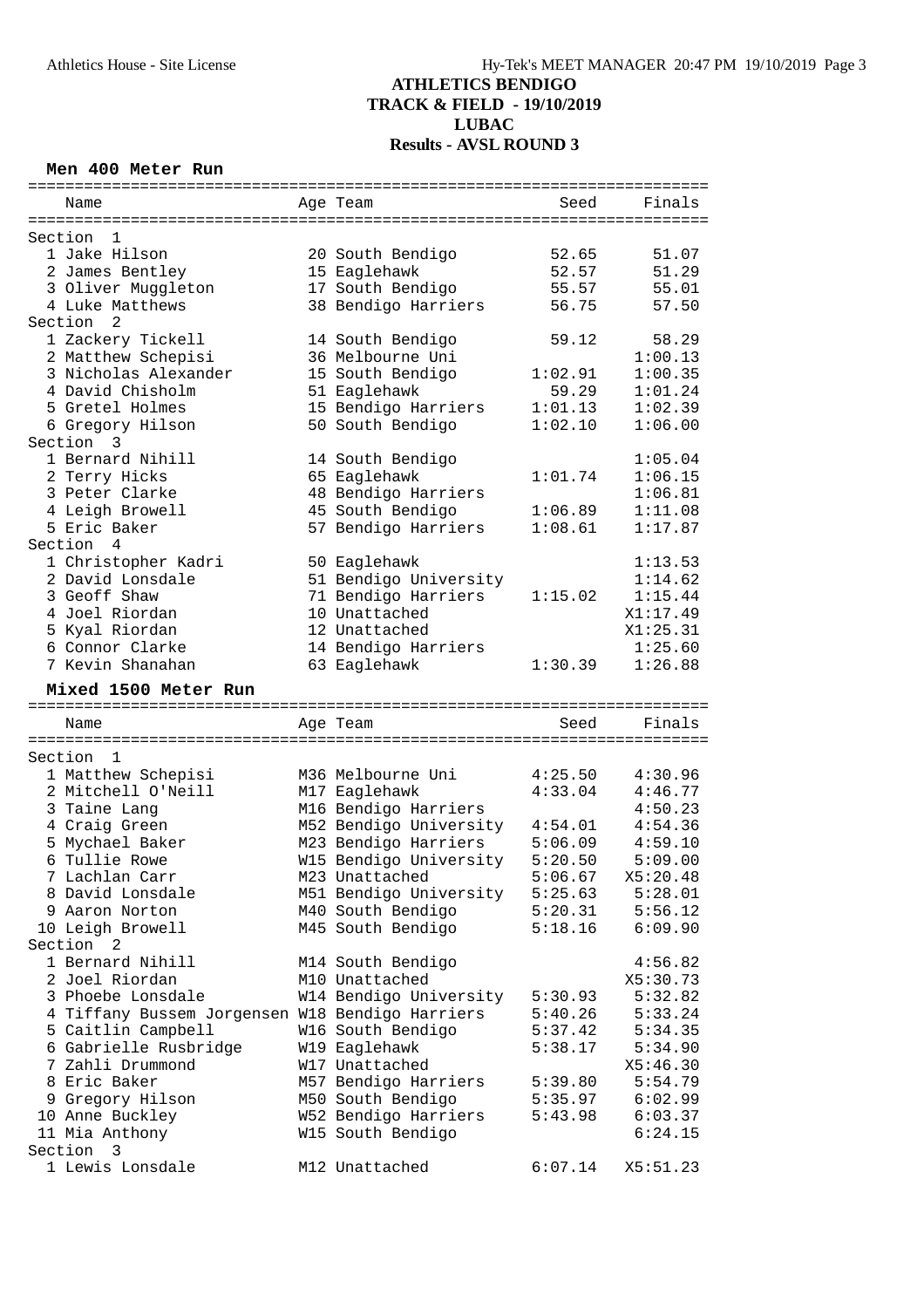### **....Mixed 1500 Meter Run**

| 2 Isabel Nihill                         | W16 South Bendigo                            | 6:11.70           | 5:56.34        |
|-----------------------------------------|----------------------------------------------|-------------------|----------------|
| 3 Juliet Heah                           | W31 Bendigo Harriers                         | 6:11.84           | 6:03.14        |
| 4 Sara Berg                             | W16 South Bendigo                            | 6:20.06           | 6:28.55        |
| 5 Kevin Shanahan                        | M63 Eaglehawk                                | 6:17.34           | 6:35.25        |
| 6 Debby Kirne                           | W54 South Bendigo                            | 6:32.91           | 6:35.46        |
| 7 Ross Douglas                          | M53 Bendigo University                       | 6:37.56           | 6:46.15        |
| 8 Ruby Hore                             | W17 Bendigo Harriers                         | 7:16.68           | 6:52.59        |
| 9 Leah Langtree                         | W43 Eaglehawk                                |                   | 7:43.30        |
| 10 Kylie Campbell                       | W43 South Bendigo                            | 8:35.67           | 8:42.99        |
| Mixed 3000 Meter Run                    |                                              |                   |                |
| Name                                    | Age Team                                     | Seed              | Finals         |
| Section<br>1                            |                                              |                   |                |
| 1 Mitchell O'Neill                      | M17 Eaglehawk                                |                   | 10:40.98       |
| 2 Taine Lang                            | M16 Bendigo Harriers                         | 10:27.26          | 10:41.17       |
| 3 Thomas McArthur                       | M13 South Bendigo                            |                   | 11:15.09       |
| -- Lachlan Carr                         | M23 Unattached                               | 11:31.29          | XDNF           |
| Mixed 5000 Meter Run                    |                                              |                   |                |
| Name                                    | Age Team                                     | Seed              | Finals         |
|                                         |                                              |                   |                |
| 1 Craig Green                           | M52 Bendigo University                       | 18:22.53          | 18:55.67       |
| 2 Andrea Smith                          | W44 Bendigo University 28:40.93              |                   | 22:20.17       |
| 3 Debby Kirne                           | W54 South Bendigo                            | 23:41.55          | 24:53.02       |
| 4 Jennifer Payne                        | W63 South Bendigo                            | 26:56.72          | 26:45.54       |
| -- Leigh Browell                        | M45 South Bendigo                            | 22:15.20          | DNF            |
| Mixed 80 Meter Hurdles                  |                                              |                   |                |
| Name                                    | Age Team                                     | Seed              | Finals         |
| ===========                             | .==================                          | ================= |                |
| Wind: $1.9$<br>Section<br>1             |                                              |                   |                |
| 1 Toni Phillips                         | W47 Preston                                  | 15.50             | 15.05          |
| 2 Emma Orme<br>3 Joan Self              | W12 South Bendigo<br>W62 South Bendigo       | 17.45             | 16.96          |
|                                         |                                              |                   | 20.74          |
| Mixed 90 Meter Hurdles                  |                                              |                   |                |
| Name                                    | Age Team                                     | Seed              | Finals         |
| Section<br>$\mathbf{1}$<br>Wind: $-0.3$ |                                              |                   |                |
| 1 Jorja Peace                           | W15 Eaglehawk                                | 14.40             | 14.87          |
| 2 Mackenzie Southern                    | W14 South Bendigo                            |                   | 20.53          |
|                                         |                                              |                   |                |
| Mixed 100 Meter Hurdles                 |                                              |                   | ----------     |
| Name                                    | Age Team                                     | Seed              | Finals         |
|                                         |                                              |                   |                |
| Wind: $-1.3$<br>Section<br>1            |                                              |                   |                |
| 1 David Chisholm                        | M51 Eaglehawk                                | 17.59             | 17.73          |
| 2 Abbey Hromenko<br>3 Geoff Jordan      | W17 South Bendigo                            |                   | 18.19          |
| 4 Connor Clarke                         | M50 Bendigo Harriers                         | 20.90             | 19.82<br>22.36 |
| 5 Juliet Heah                           | M14 Bendigo Harriers<br>W31 Bendigo Harriers | 22.90             | X26.38         |
|                                         |                                              |                   |                |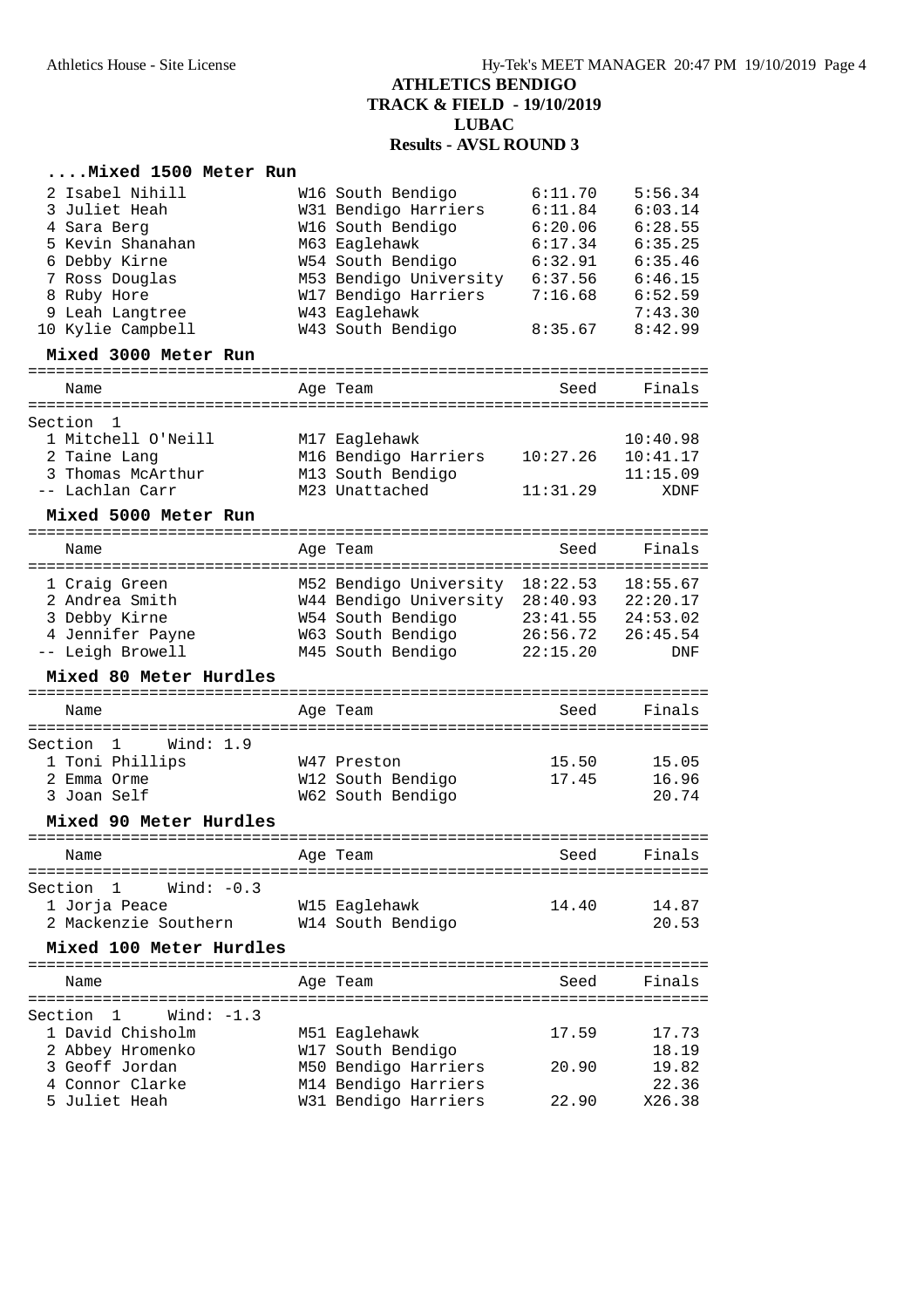#### **Mixed 4x400 Meter Relay**

|        | Team                                      |                                    | Seed              | Finals                     |                                      |
|--------|-------------------------------------------|------------------------------------|-------------------|----------------------------|--------------------------------------|
|        | Section<br>1                              |                                    |                   |                            |                                      |
|        | 1 Eaglehawk<br>י ס י                      |                                    |                   | 3:40.61                    |                                      |
|        | 1) Kenan Seebah 16                        | 2) Mitchell O'Neill 17             |                   |                            |                                      |
|        | 3) Angus McKindlay 16                     | 4) James Bentley 15                |                   |                            |                                      |
|        | 2 Eaglehawk 'C'                           |                                    |                   | 4:21.82                    |                                      |
|        | 1) Christopher Kadri 50                   | 2) Terry Hicks 65                  |                   |                            |                                      |
|        | 3) Antony Langdon 51                      | 4) David Chisholm 51               |                   |                            |                                      |
|        | 3 South Bendigo<br>י ם י                  |                                    |                   | 5:05.00                    |                                      |
|        | 1) Oliver Muggleton 17                    | 2) Nicholas Alexander 15           |                   |                            |                                      |
|        | 3) Keenan Seymour 12                      | 4) Peter Curtis 25                 |                   |                            |                                      |
|        | Section 2                                 |                                    |                   |                            |                                      |
|        | 1 Eaglehawk<br>'' A '                     |                                    |                   | 5:06.81                    |                                      |
|        | 1) Jorja Peace 15                         | 2) Jorja Morrison 13               |                   |                            |                                      |
|        | 3) Lily Marsh 13                          | 4) Rosy Marsh 13                   |                   |                            |                                      |
|        | 2 Eaglehawk 'B'                           |                                    |                   | 5:23.14                    |                                      |
|        | 1) Leah Langtree 43                       | 2) Laura Kadri 17                  |                   |                            |                                      |
|        | 3) Maya Kadri 15                          | 4) Sandra Kadri 49                 |                   |                            |                                      |
|        | 3 South Bendigo 'A'                       |                                    |                   | 5:32.70                    |                                      |
|        | 1) Allie Guillou 13                       | 2) Jessica Grigson 13              |                   |                            |                                      |
|        | 3) Belle Guillou 13                       | 4) Emma Orme 12                    |                   |                            |                                      |
|        | 4 South Bendigo 'B'                       |                                    |                   | 5:32.78                    |                                      |
|        | 1) Caitlin Campbell 16                    | 2) Mia Anthony 15                  |                   |                            |                                      |
|        | 3) Destiney Seymour 15                    | 4) Abbey Hromenko 17               |                   |                            |                                      |
|        | 5 South Bendigo 'C'                       |                                    |                   | 6:30.66                    |                                      |
|        | 1) Jackie Guillou 50                      | 2) Debby Kirne 54                  |                   |                            |                                      |
|        | 3) Jennifer Payne 63                      | 4) Annette Curtis 63               |                   |                            |                                      |
|        | Mixed Pole Vault                          |                                    |                   |                            |                                      |
|        | Name                                      | Age Team                           | Seed              | Finals                     |                                      |
|        |                                           |                                    |                   |                            |                                      |
| Flight | 1                                         |                                    |                   |                            |                                      |
|        | 1 Geoff Shaw                              | M71 Bendigo Harriers               | 2.90 <sub>m</sub> | 2.80m                      |                                      |
|        | 2 Logan Hromenko                          | M14 South Bendigo                  | 2.10m             | 2.10m                      |                                      |
|        | 3 Trudy Haines                            | W49 South Bendigo                  | 2.00 <sub>m</sub> | 1.80m                      |                                      |
|        | Mixed Long Jump                           |                                    |                   |                            |                                      |
|        | ==================                        | ==================                 |                   |                            |                                      |
|        | Name                                      | Age Team                           | Seed              | Finals                     | Wind                                 |
|        | 1 Peter Clarke                            | M48 Bendigo Harriers               |                   | 4.43m                      | $-0.6$                               |
|        | 2 Belle Guillou                           | W13 South Bendigo                  | 4.06m             | 3.81m                      | 0.6                                  |
|        | 3 Connor Clarke                           | M14 Bendigo Harriers               | 3.37 <sub>m</sub> | 3.78m                      | $-1.9$                               |
|        | 4 Allie Guillou                           | W13 South Bendigo                  | 3.57m             | 3.66m                      | 1.2                                  |
|        | 5 Lewis Lonsdale                          | M12 Unattached                     |                   | X3.22m                     | $-1.3$                               |
|        | 6 Eric Baker                              | M57 Bendigo Harriers               |                   | 3.13m                      | $-1.1$                               |
|        | 7 Keenan Seymour                          | M12 South Bendigo                  | 3.35m             | 3.10m                      | $-2.5$                               |
|        |                                           |                                    |                   | 3.07 <sub>m</sub>          | $-1.7$                               |
|        |                                           |                                    |                   |                            |                                      |
|        | 8 David Lonsdale                          | M51 Bendigo University             |                   |                            |                                      |
|        | 9 Jemma Norton                            | W13 South Bendigo                  | 2.98m             | 3.05m                      |                                      |
|        | 10 Jackie Guillou                         | W50 South Bendigo                  |                   | 2.73m                      |                                      |
|        | 11 Sandra Kadri                           | W49 Eaglehawk                      | 2.79m             | 2.70m                      |                                      |
|        | 12 Stephen Ryan                           | M63 Eaglehawk                      |                   | 2.69m                      | $-0.8$<br>$-0.3$<br>$-0.5$<br>$-3.0$ |
|        | 13 Mason Fullerton                        | M12 Eaglehawk                      | 2.80m             | 2.58m                      | $+0.0$                               |
|        | 14 Natasha Fullerton<br>15 Kylie Campbell | W45 Eaglehawk<br>W43 South Bendigo | 2.46m<br>1.85m    | 2.11 <sub>m</sub><br>1.74m | $+0.0$<br>$+0.0$                     |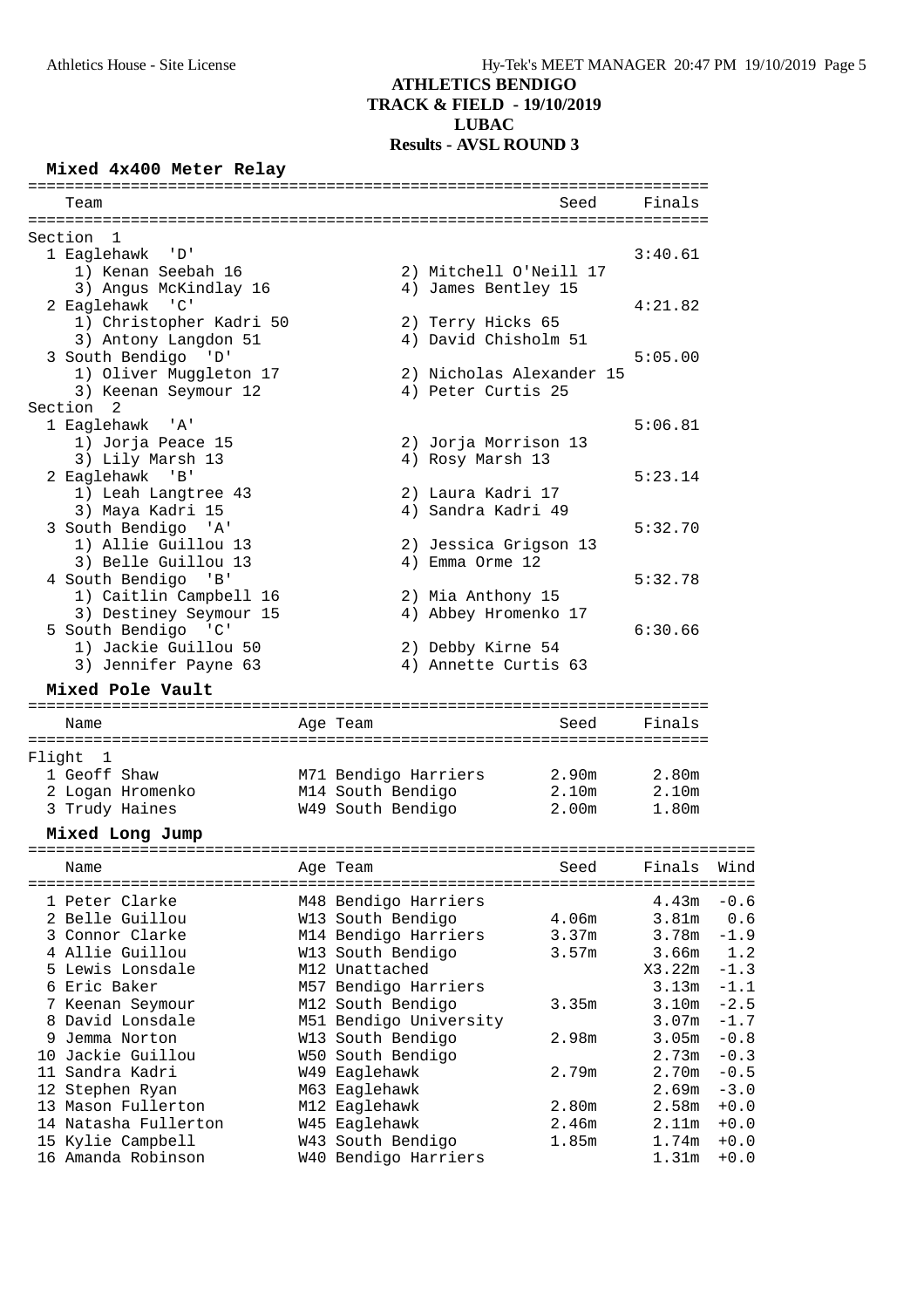### **....Mixed Long Jump**

| Flight | 2                         |                        |                   |                   |        |
|--------|---------------------------|------------------------|-------------------|-------------------|--------|
|        | 1 Antony Langdon          | M51 Eaglehawk          | 4.18m             | 4.38m             | $-1.5$ |
|        | 2 Jessica Grigson         | W13 South Bendigo      | 4.00m             | 4.17m             | 0.1    |
|        | 3 Geoff Jordan            | M50 Bendigo Harriers   | 3.87m             | 4.10m             | $-0.1$ |
|        | 4 Matthew Schepisi        | M36 Melbourne Uni      | 4.14m             | 4.01 <sub>m</sub> | 0.4    |
|        | 5 Geoff Shaw              | M71 Bendigo Harriers   | 3.95m             | 3.96 <sub>m</sub> | $-1.4$ |
|        | 6 Brody Shaw              | M14 Bendigo Harriers   |                   | 3.87 <sub>m</sub> | $-2.6$ |
|        | 7 Emma Peters             | W19 Athletics Chilwell | 4.01m             | 3.84m             | $-0.2$ |
|        | 8 Keely Fullerton         | W14 Eaglehawk          | 3.87m             | 3.70m             | 1.5    |
|        | 9 Caitlin Campbell        | W16 South Bendigo      | 3.74m             | 3.67m             | $-0.1$ |
|        | 10 Logan Hromenko         | M14 South Bendigo      | 3.56m             | 3.52m             | $-1.5$ |
|        | 11 Andrea Smith           | W44 Bendigo University | 3.51 <sub>m</sub> | 3.45m             | $-1.6$ |
|        | 12 Joan Self              | W62 South Bendigo      | 3.41m             | 3.40m             | $+0.0$ |
|        | 13 Ross Douglas           | M53 Bendigo University | 3.39m             | 3.23m             | $+0.0$ |
|        | 14 Leah Langtree          | W43 Eaglehawk          | 3.64m             | 3.13m             | $-0.6$ |
|        | 15 Ruby Hore              | W17 Bendigo Harriers   | 3.71m             | 3.04 <sub>m</sub> | $-0.6$ |
| Flight | $\overline{\phantom{a}}$  |                        |                   |                   |        |
|        | 1 Lachlan Start           | M19 Eaglehawk          | 6.73m             | 6.02m             | $-0.3$ |
|        | 2 Angus McKindlay         | M16 Eaglehawk          | 5.38m             | 5.21m             | 1.1    |
|        | 3 David Chisholm          | M51 Eaglehawk          | 4.89m             | 4.94m             | $-1.2$ |
|        | 4 Sam Storer              | M27 Unattached         | 4.52m             | X4.84m            | $+0.0$ |
|        | 5 Rosy Marsh              | W13 Eaglehawk          | 4.35m             | 4.67m             | $-0.4$ |
|        | 6 Gregory Hilson          | M50 South Bendigo      | 4.88m             | 4.66m             | $-0.5$ |
|        | 7 Peter Curtis            | M25 South Bendigo      | 5.03m             | 4.62m             | 0.2    |
|        | 8 Keely Trew              | W27 South Bendigo      | 4.35m             | 4.60m             | $-1.2$ |
|        | 9 Neil Shaw               | M46 Bendigo Harriers   | 4.81m             | 4.55m             | $+0.0$ |
|        | 10 Jorja Morrison         | W13 Eaglehawk          | 4.35m             | 4.45m             | $-1.0$ |
|        | 11 Nyah Brits             | W15 Bendigo Harriers   | 4.54m             | 4.43m             | $+0.0$ |
|        | 12 Tullie Rowe            | W15 Bendigo University | 4.47m             | 4.26m             | $+0.0$ |
|        | 13 Lily Marsh             | W13 Eaglehawk          | 4.40m             | 4.14m             | $+0.0$ |
|        | 14 Jayne Norton           | W44 South Bendigo      | 3.51m             | 3.58m             | 1.0    |
|        | 15 Abbey Hromenko         | W17 South Bendigo      | 4.88m             | 3.18m             | 1.2    |
|        | 16 Ben Van Der Westhuizen | M29 Nunawading         | 5.15m             | 2.75m             | $+0.0$ |
|        | -- Maya Kadri             | W15 Eaglehawk          | 4.35m             | FOUL              |        |
|        | Mixed Shot Put            |                        |                   |                   |        |
|        |                           |                        |                   |                   |        |
|        | Name                      | Age Team               | Seed              | Finals            |        |
|        |                           |                        |                   |                   |        |
| Flight | 1<br>1 Emma Berg          | W18 South Bendigo      | 13.70m            | 13.25m            |        |
|        | 2 Mackenzie Cooper        | M20 Bendigo Harriers   | 10.21m            | 10.13m            |        |
|        | 3 Bailey Cooper           | M22 Bendigo Harriers   | 10.20m            | 9.99m             |        |
|        | 4 David Chisholm          | M51 Eaglehawk          | 9.20m             | 8.92m             |        |
|        | 5 Ben Van Der Westhuizen  | M29 Nunawading         | 9.59m             | 8.84m             |        |
|        | 6 Olivia Graham           |                        | 8.77m             | 8.71m             |        |
|        |                           | W19 Eaglehawk          |                   | 8.34m             |        |
|        | 7 Jayne Norton            | W44 South Bendigo      | 8.50m             |                   |        |
|        | 8 Peter Curtis            | M25 South Bendigo      | 8.12m<br>7.78m    | 8.30m             |        |
|        | 9 Craig Graham            | M54 Eaglehawk          | 8.79m             | 8.04m             |        |
|        | 10 Terry Hicks            | M65 Eaglehawk          |                   | 8.01m             |        |
|        | 11 Neil Shaw              | M46 Bendigo Harriers   | 8.51m             | 7.88m             |        |
|        | 12 Aaron Norton           | M40 South Bendigo      | 8.35m             | 7.55m             |        |
|        | 13 Brody Shaw             | M14 Bendigo Harriers   | 8.88m             | 7.07m             |        |
|        | 14 Toni Phillips          | W47 Preston            | 7.35m             | 6.98m             |        |
| Flight | 15 Antony Langdon<br>2    | M51 Eaglehawk          | 7.08m             | 6.72m             |        |
|        |                           |                        |                   |                   |        |

 1 Stephen Ryan M63 Eaglehawk 7.91m 7.88m 2 Leigh Browell M45 South Bendigo 6.79m 7.34m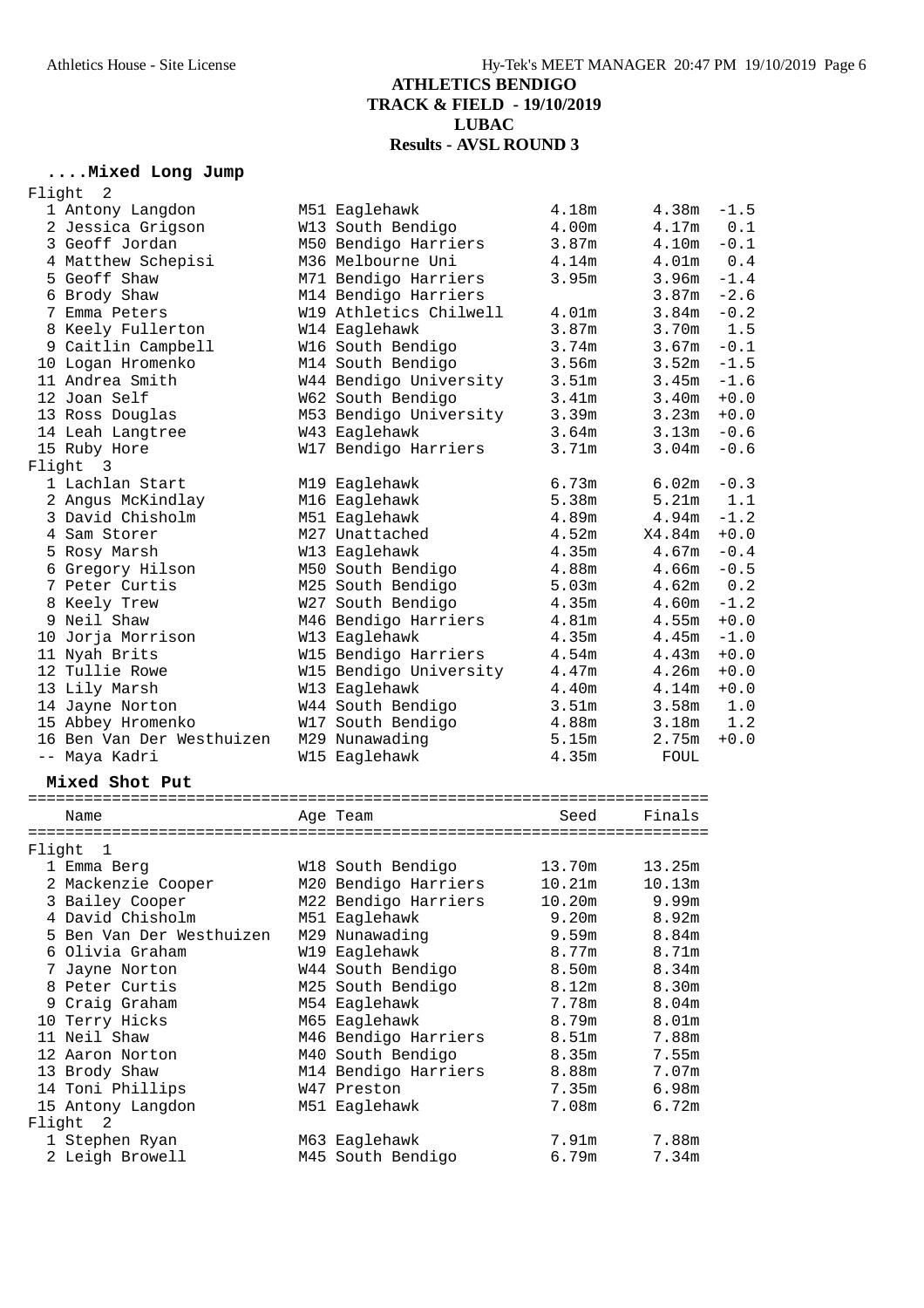### **....Mixed Shot Put**

|        | 3 Eric Baker<br>4 Keenan Seymour<br>5 Allie Guillou<br>5 Amanda Robinson<br>7 Jemma Norton<br>8 Destiney Seymour<br>9 Jasper Seymour<br>10 Belle Guillou<br>11 Abbey Berg<br>12 Annette Curtis<br>13 Natasha Fullerton<br>14 Wendy Ennor<br>15 Mason Fullerton<br>16 %Timothy Sullivan F00 | M57 Bendigo Harriers<br>M12 South Bendigo<br>W13 South Bendigo<br>W40 Bendigo Harriers<br>W13 South Bendigo<br>W15 South Bendigo<br>M10 South Bendigo<br>W13 South Bendigo<br>W11 Unattached<br>W63 South Bendigo<br>W45 Eaglehawk<br>W62 Eaglehawk<br>M12 Eaglehawk<br>M44 Eaglehawk | 7.35m<br>6.23m<br>6.36m<br>6.87m<br>6.35m<br>6.44m<br>6.74m<br>5.44m<br>5.51m<br>5.13m<br>4.63m<br>4.51m<br>4.41m<br>5.46m | 7.22m<br>6.58m<br>6.52m<br>6.52m<br>6.22m<br>6.20m<br>6.05m<br>5.80m<br>X5.65m<br>5.02m<br>4.62m<br>4.53m<br>4.52m<br>4.34m |
|--------|--------------------------------------------------------------------------------------------------------------------------------------------------------------------------------------------------------------------------------------------------------------------------------------------|---------------------------------------------------------------------------------------------------------------------------------------------------------------------------------------------------------------------------------------------------------------------------------------|----------------------------------------------------------------------------------------------------------------------------|-----------------------------------------------------------------------------------------------------------------------------|
|        | 17 Jennifer Payne                                                                                                                                                                                                                                                                          | W63 South Bendigo                                                                                                                                                                                                                                                                     | 3.90m                                                                                                                      | 4.25m                                                                                                                       |
| Flight | -- Anne Buckley<br>$\overline{\mathbf{3}}$                                                                                                                                                                                                                                                 | W52 Bendigo Harriers                                                                                                                                                                                                                                                                  |                                                                                                                            | FOUL                                                                                                                        |
|        | 1 Gretel Holmes<br>2 Ruby Hore<br>3 Haylee Greenman<br>4 Claire Noonan                                                                                                                                                                                                                     | W15 Bendigo Harriers<br>W17 Bendigo Harriers<br>W15 Bendigo Harriers<br>W15 Eaglehawk                                                                                                                                                                                                 | 6.99m<br>9.01 <sub>m</sub><br>7.96m                                                                                        | 9.63m<br>8.79m<br>8.34m<br>8.02m                                                                                            |
|        | 5 Sara Berg<br>6 Geoff Jordan<br>7 Ross Douglas                                                                                                                                                                                                                                            | W16 South Bendigo<br>M50 Bendigo Harriers<br>M53 Bendigo University                                                                                                                                                                                                                   | 8.62m<br>7.52m<br>7.18m                                                                                                    | 7.83m<br>7.68m<br>7.63m                                                                                                     |
|        | 8 Emma Orme<br>9 Emma Peters<br>10 Trudy Haines                                                                                                                                                                                                                                            | W12 South Bendigo<br>W19 Athletics Chilwell<br>W49 South Bendigo                                                                                                                                                                                                                      | 8.31m<br>6.83m<br>8.09m                                                                                                    | 7.42m<br>7.26m<br>7.10m                                                                                                     |
|        | 11 Martin Fryer<br>12 Keely Fullerton<br>13 Joan Self                                                                                                                                                                                                                                      | M75 Eaglehawk<br>W14 Eaglehawk<br>W62 South Bendigo                                                                                                                                                                                                                                   | 7.67m<br>7.37m<br>7.57m                                                                                                    | 7.06m<br>7.03m<br>6.11m                                                                                                     |
|        | Mixed Javelin Throw                                                                                                                                                                                                                                                                        |                                                                                                                                                                                                                                                                                       |                                                                                                                            |                                                                                                                             |
|        | Name                                                                                                                                                                                                                                                                                       | Age Team                                                                                                                                                                                                                                                                              | Seed                                                                                                                       | Finals                                                                                                                      |
| Flight | 1                                                                                                                                                                                                                                                                                          |                                                                                                                                                                                                                                                                                       |                                                                                                                            |                                                                                                                             |
|        | 1 Jorja Hill<br>2 Geoff Jordan<br>3 Ruby Hore                                                                                                                                                                                                                                              | W14 Bendigo Harriers<br>M50 Bendigo Harriers<br>W17 Bendigo Harriers                                                                                                                                                                                                                  | 23.93m<br>20.87m<br>23.61m                                                                                                 | 27.90m<br>23.76m<br>23.27m                                                                                                  |
|        | 4 Sara Berg<br>5 Matthew Schepisi                                                                                                                                                                                                                                                          | W16 South Bendigo<br>M36 Melbourne Uni                                                                                                                                                                                                                                                | 21.09m<br>19.88m                                                                                                           | 22.66m<br>21.35m                                                                                                            |
|        | 6 Ross Douglas<br>7 Emma Orme<br>8 Emma Peters<br>9 Gretel Holmes                                                                                                                                                                                                                          | M53 Bendigo University<br>W12 South Bendigo<br>W19 Athletics Chilwell<br>W15 Bendigo Harriers                                                                                                                                                                                         | 20.15m<br>18.25m<br>22.54m<br>19.85m                                                                                       | 21.17m<br>20.65m<br>19.72m<br>19.65m                                                                                        |
|        | 10 Joan Self<br>11 Kevin Shanahan<br>12 Martin Fryer                                                                                                                                                                                                                                       | W62 South Bendigo<br>M63 Eaglehawk<br>M75 Eaglehawk                                                                                                                                                                                                                                   | 20.49m<br>17.32m<br>17.63m                                                                                                 | 19.60m<br>17.67m<br>15.21m                                                                                                  |
| Flight | 2<br>1 Lachlan Start                                                                                                                                                                                                                                                                       | M19 Eaglehawk                                                                                                                                                                                                                                                                         | 51.21m                                                                                                                     | 46.12m                                                                                                                      |
|        | 2 Bailey Cooper<br>3 Angus McKindlay                                                                                                                                                                                                                                                       | M22 Bendigo Harriers<br>M16 Eaglehawk                                                                                                                                                                                                                                                 | 35.21m<br>35.70m                                                                                                           | 40.01m<br>37.30m                                                                                                            |
|        | 4 Emma Berg<br>5 Keely Trew<br>6 David Chisholm                                                                                                                                                                                                                                            | W18 South Bendigo<br>W27 South Bendigo<br>M51 Eaglehawk                                                                                                                                                                                                                               | 33.23m<br>33.66m<br>30.52m                                                                                                 | 36.08m<br>34.37m<br>32.67m                                                                                                  |
|        | 7 Mackenzie Cooper<br>8 Quinn Grey<br>9 Terry Hicks                                                                                                                                                                                                                                        | M20 Bendigo Harriers<br>M15 Unattached<br>M65 Eaglehawk                                                                                                                                                                                                                               | 33.57m<br>32.48m                                                                                                           | 31.98m<br>X30.28m<br>28.63m                                                                                                 |